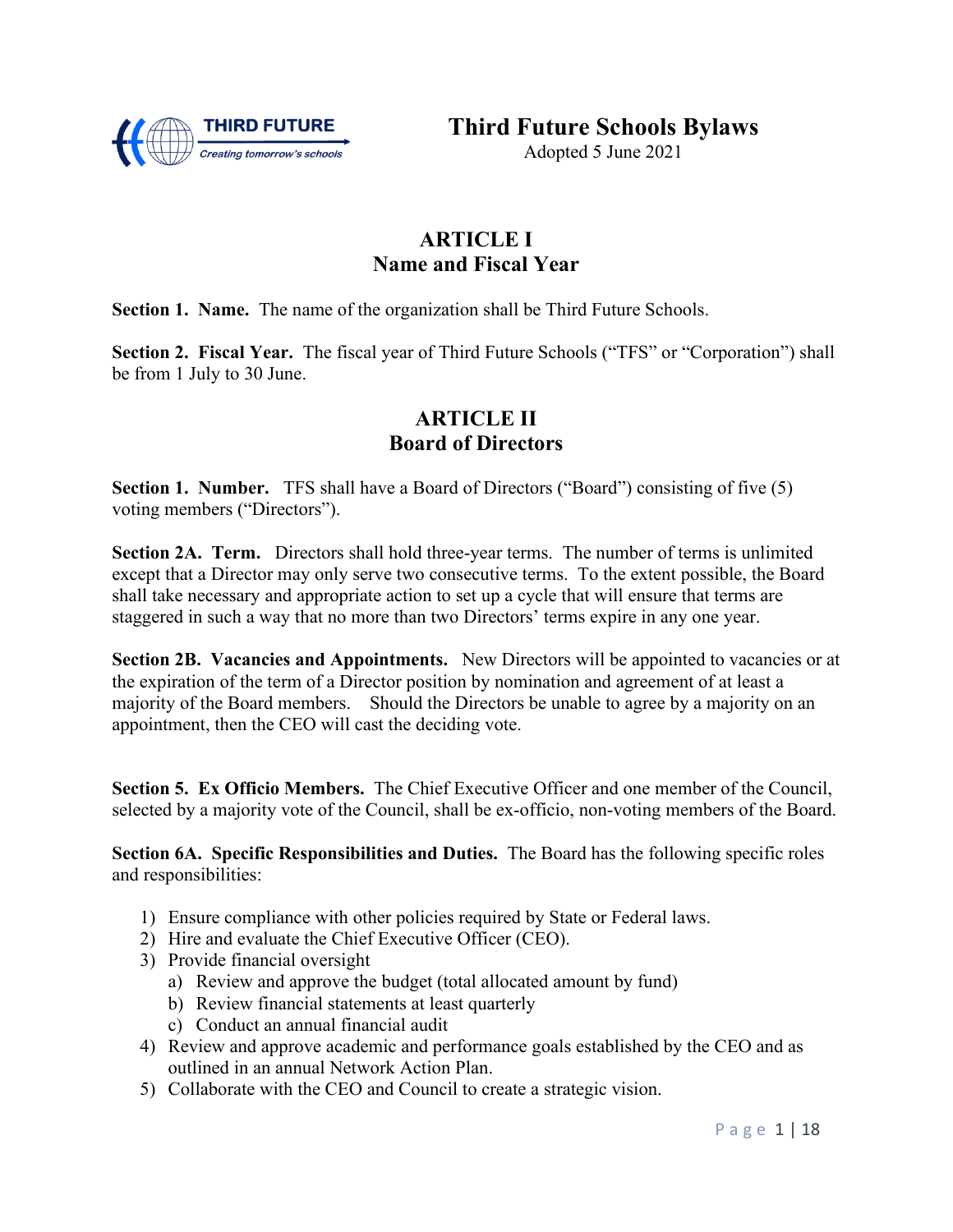a) Review and update the strategic plan at least every three years.

#### **Section 6B. General Expectations.** Additionally, the Board is expected to:

- 1) Uphold the mission and vision of Third Future Schools and ensure that the vision provides a compass for key decisions of the leadership team.
- 2) Provide counsel and advice to the CEO through the Board President.
- 3) Establish trust among the Board, CEO, Council, staff, parents, and community.
- 4) Carry out duties or responsibilities in accordance with applicable state and federal law.
- 5) Perform any duty or responsibility as required by any contract, including any charter contracts.
- 6) Support the organization in obtaining adequate resources.
- 7) Enhance the public image of TFS.
- 8) Regularly evaluate the Board's performance and take steps to improve it.

**Section 6C. Individual Director Responsibilities and Duties.** The individual Director roles, responsibilities, and expectations are as follows:

- 1) Support the decisions of the Board.
- 2) Follow group norms established by the Board.
- 3) Recognize that authority rests only with the Board as a whole and not in its individual members.
- 4) Bring any personal conflicts of interest to the attention of the Board President as soon as possible. Recuse yourself from deliberations and voting in connection with the conflicts.
- 5) Channel requests for information through the Board President.
- 6) Direct requests by the media about school policy or issues related to TFS to the Board President or CEO.
- 7) Support the mission and vision of TFS.
- 8) Enhance the public image of TFS.
- 9) Represent the entire TFS community rather than any one part or a particular interest or constituency.
- 10) Foster openness and trust among the Board, the Council, the administration, the faculty, the students, the parents/guardians, and the public.
- 11) Be fully informed on issues that require a decision by the Board.
- 12) Prepare for all meetings by reading the materials provided in advance.
- 13) Attend meetings of the Board and be prepared to discuss the items on the agenda.
- 14) Read and respond as necessary to internal correspondence and communications and be available by phone, text, or email and respond in a timely manner.
- 15) Understand that the director's role is oversight and not involvement in administration of the management process.
- 16) Communicate promptly any significant concern or complaint to the CEO and then let the CEO deal with the issue. The CEO or his designee is to provide resolution feedback to the Board member as appropriate.

**Section 7. Restrictions and Checks and Balances.** To ensure the Board of Directors does not improperly expand its responsibilities and authority, and to ensure that it does not encroach upon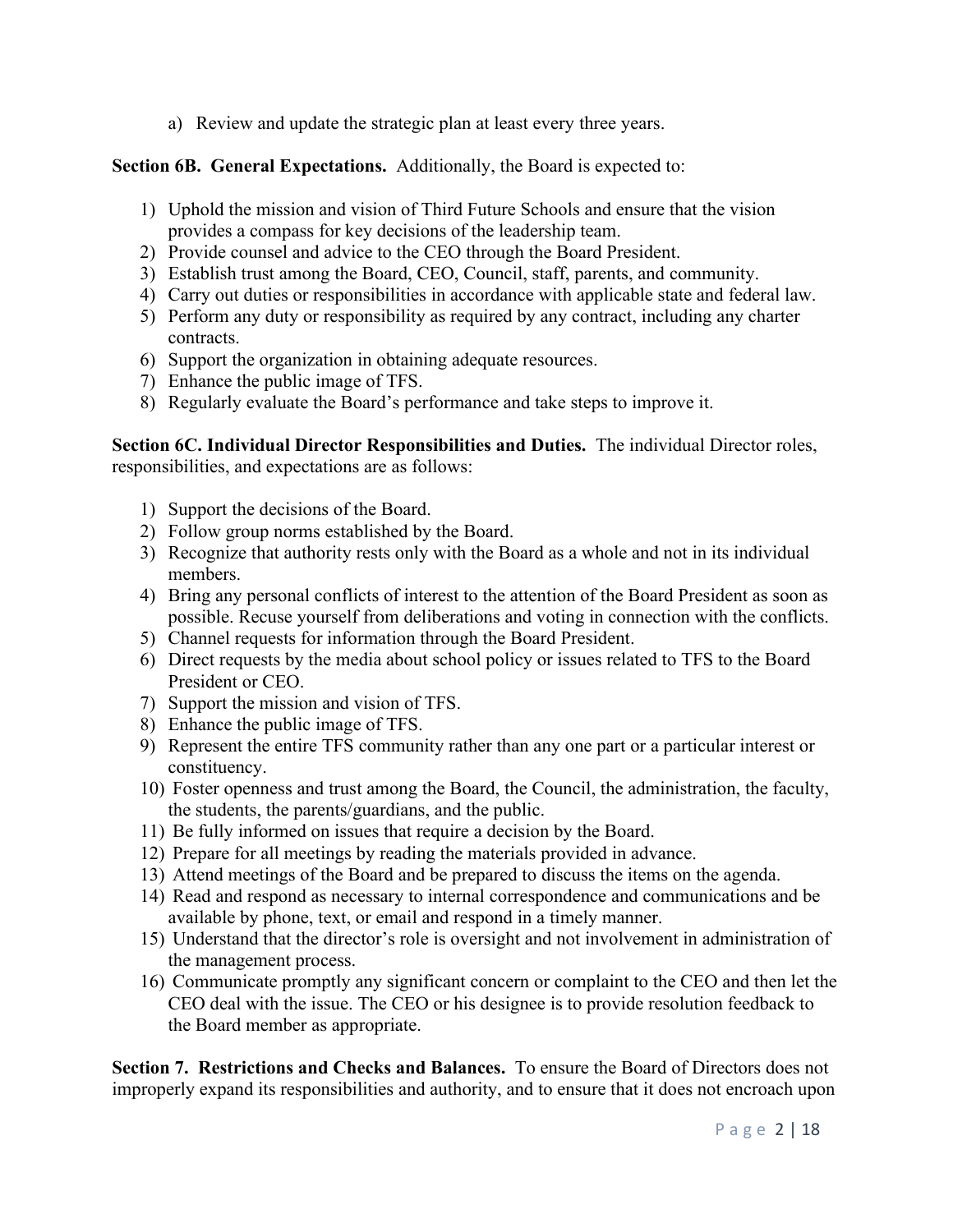the responsibilities and authority of the CEO or Council as outlined in these bylaws, the following restrictions and parameters shall be adhered to:

- 1) **Policies and Regulations.** The current TFS Board will adopt the monitoring expectations and the policies required by State or Federal law at the time of the adoption of these bylaws. Any additional policies or changes to policies or monitoring expectations must be approved by a majority of the Board, the CEO, and a majority of the members of the Council. The CEO is charged with making regulations to carry out policies and also to make regulations that help with the operation of the school system. Only the CEO may make regulations. Regulations are not subject to review by the Board. If the Board believes a regulation is inconsistent with policy or other applicable requirements, the Board may request a review of the regulation by the Council. The Council may review a regulation at the request of the Board and, if it determines it is warranted by a majority vote, require the CEO to re-write a regulation consistent with instructions from the Council.
- 2) **Hiring the CEO.** The Board shall hire the CEO by majority vote. The initial contract for the CEO will be for no less than a three-year term. The Board may choose to extend or renew the contract of the CEO at any time. The Board shall not write a contract for any CEO that runs counter to any part of these bylaws.
- 3) **Removal of the CEO.** Five members of the Board may vote to remove the CEO for cause, as such terms are defined in the CEO's contract, but shall include failure to achieve academic and performance goals. However, the removal of the CEO will also require approval of at least four members of the Council.
- 4) **Budget.** The Board approves the total allocated amount by fund of the budget submitted by the CEO. The Board is not allowed to change any other part of the budget, except as outlined by law. The Board may reject a budget (total allocated amount by fund) with which it does not agree. Should the Board not accept a budget submitted by the CEO, the CEO must revise and resubmit a budget to the Board. Should the Board not accept the resubmission, the Council has the authority to accept the revised budget or make changes to the total allocated amount by fund and adopt the official budget by a majority vote of the Council. The Board must then adopt the budget approved by the Council. This same process shall apply to any budget revisions.
- 5) **Requests for information.** The Board as a whole may request information from the CEO in order to fulfill its oversight responsibilities and other duties. Should the requests for information begin to interfere with the effective operation of the school system or take too much time from staff responsibilities as determined by the CEO, the CEO may ask the Council to make reasonable restrictions on the Board's requests. The Council may make such restrictions and these restrictions shall be binding.
- 6) **Academic Achievement and Performance Goals.** The Board approves the academic achievement and performance goals submitted by the CEO. The Board is not allowed to change the goals; the Board may reject the set of academic and performance goals.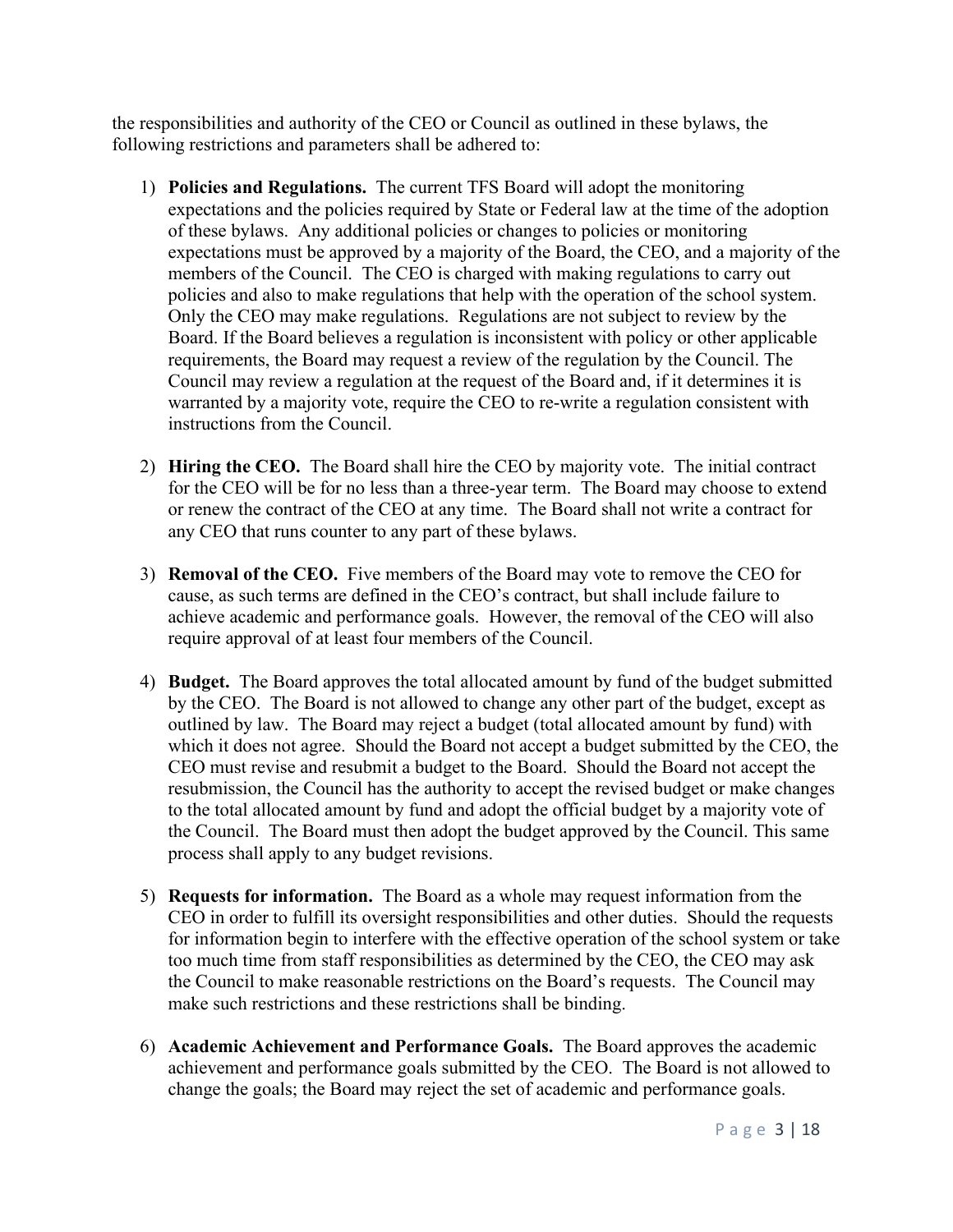Should the Board not accept the academic achievement and performance goals submitted by the CEO, the CEO must revise and resubmit them to the Board. Should the Board not accept the resubmission, the Council has the authority to accept the goals or make changes to the goals and adopt the official academic achievement and performance goals by a majority vote of the Council. The same process shall be followed for any revisions to the academic achievement and performance goals.

- 7) **Interactions with staff.** The CEO shall be the Board's only employee. The Board shall make no requests nor require any action of any other staff member. Should the school system grow considerably, the Council may choose to require the CEO to provide the Board with a secretary or office manager whose duties will be determined by the CEO at the time such secretary or office manager is hired.
- 8) **Audits and investigations.** At the direction of the Board, and in accordance with applicable requirements, the CEO will hire an independent financial auditor to audit the school system's finances annually. The Board will conduct no other audit or investigation of the staff. Should the Board believe there is cause to investigate the CEO or the school system for waste, fraud, or abuse, it will make a request for an investigation to the Council. The Council will review the request and make a determination whether an independent, outside investigation or audit shall be made. The Council may not initiate an investigation and may only act upon a request from the Board. Should the Council determine a request should be acted upon, the Council will employ the appropriate person or agency and oversee the investigation.
- 9) **Interference.** Should the CEO determine that the Board or any Board Director is unduly interfering with his or his staff's ability to fulfill their responsibilities or that the Board or any Board Director is unduly involving itself in operational or managerial decisions or actions, he may request that the Council intervene. The Council will review the request and may restrict the Board from specific actions or decisions that it believes is interfering with the operations or management of the school system. These restrictions shall be binding.

**Section 8A. Resignations.** Any Director may resign at any time by giving written notice to the President or Secretary of the Board. Such resignation shall take effect at the time specified therein; and, unless otherwise stated therein, the acceptance of such resignation shall not be necessary to make it effective.

**Section 8B. Removal.** Any Director of the Board may be removed at any time with or without cause, by an affirmative vote of at least four members of the Council and when, in the Council's judgment, the best interests of TFS are served by the removal.

### **ARTICLE III Meetings of the Board of Directors**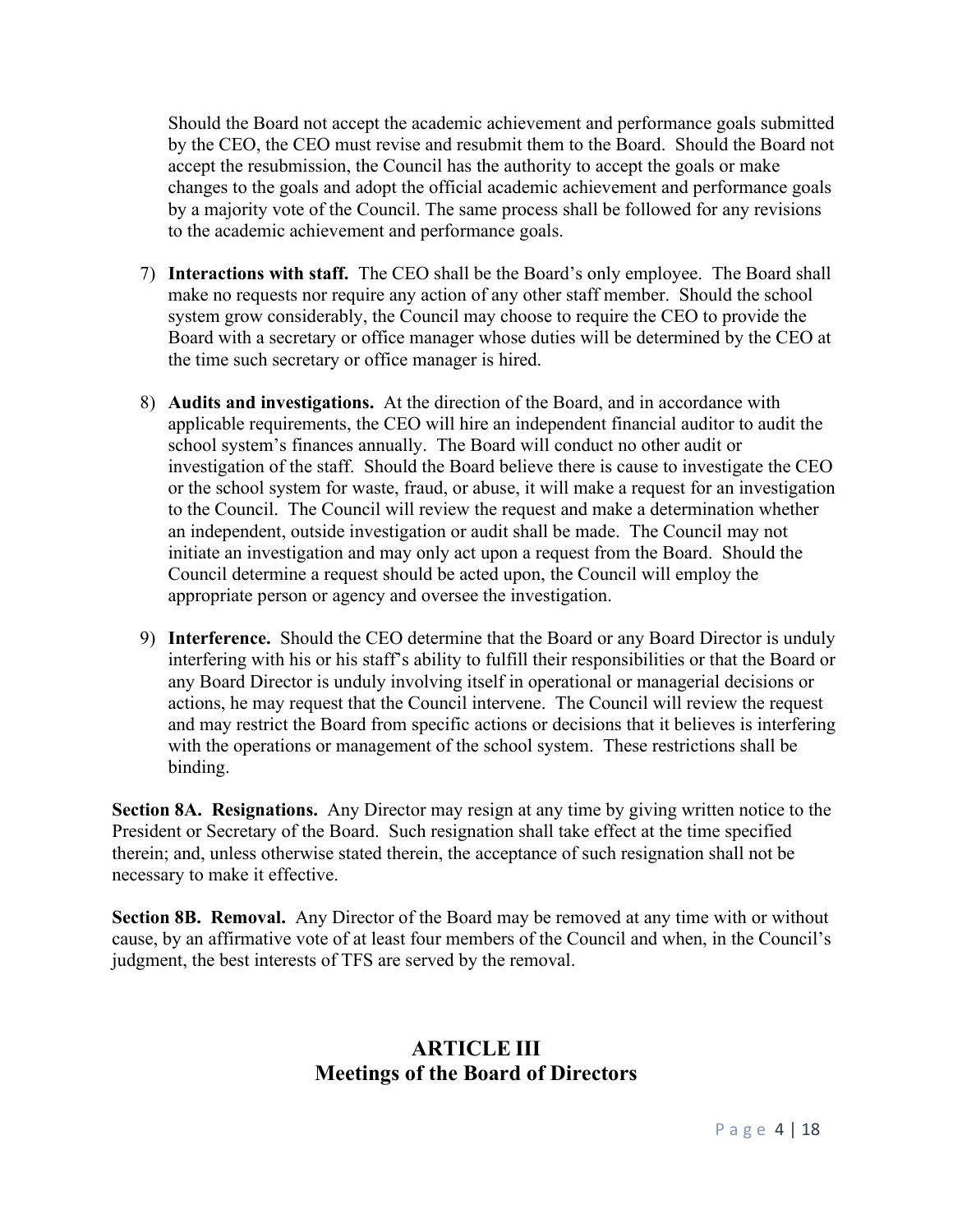**Section 1A. Meetings.** The Board of Directors will meet at least once every two months to discuss TFS operations and to hear reports and updates from Board members and to discuss business related to their duties and responsibilities outlined in these bylaws. All actions taken by the Board of Directors will require a majority vote of a quorum of Directors present at the meeting or as outlined in these bylaws. Each meeting of the Board shall be considered a different session from other such meetings; thus, motions or questions from one session or meeting can be renewed in another meeting, in accordance with the applicable section of Roberts Rules of Orders. The Board shall be subject to and hold meetings in accordance with the Colorado Open Meetings Act.

*Board members may meet in-person or electronically (virtually) so long as all board members participating and the public can all hear each other during the meeting, and technology is in place to ensure such. Board members attending virtually shall be counted as present for all purposes, and Virtual attendance shall count toward a quorum. Should any Board member plan to attend a Board meeting virtually, they will make that known to the Board President at least 24 hours in advance of the scheduled Board meeting. The Board President shall then provide for virtual access to the meeting to Board members and members of the public.*

*The Board will allow for input and questions from the community via email. Should a member of the public wish to provide input or notify the Board of a concern, he/she may send an email to the Board at [board@thirdfuture.org.](about:blank) All emails sent to the Board at that address and prior to 48 hours before the start of the Board meeting will be disseminated to the Board prior to the next scheduled Board meeting. The Board will generally not allow for verbal public comment at Board meetings.*

**Section 1B. Roberts Rules of Orders.** The Board shall use Roberts Rules of Order as a reference and a guide to conduct meetings.

**Section 2. Notices.** Notice, including agenda information where possible, of any meetings of the Board at which the Board takes any action or at which a majority or quorum of the Board is or expected to be in attendance, will be posted at least twenty–four hours in advance. The posting of such a notice shall be one means of providing full and timely notice to the public of such meetings and that the location for the posting of notice shall continue in effect until changed by subsequent official action by the Board of Directors.

**Section 3. Agenda.** A proposed agenda for all Board of Directors meetings will be posted with the required 24-hour notice if possible.

**Section 4. Minutes.** Approved minutes of all public board meetings will be placed in a notebook in the office of TFS and on the school's website in prompt manner and will be available for review at any reasonable time.

**Section 5. Quorum and Constitution of Majority.** For voting purposes, a quorum shall consist of a majority of those Board members eligible tovote. Throughout these bylaws, except where specifically designated, a "majority" shall mean a majority of the members present for a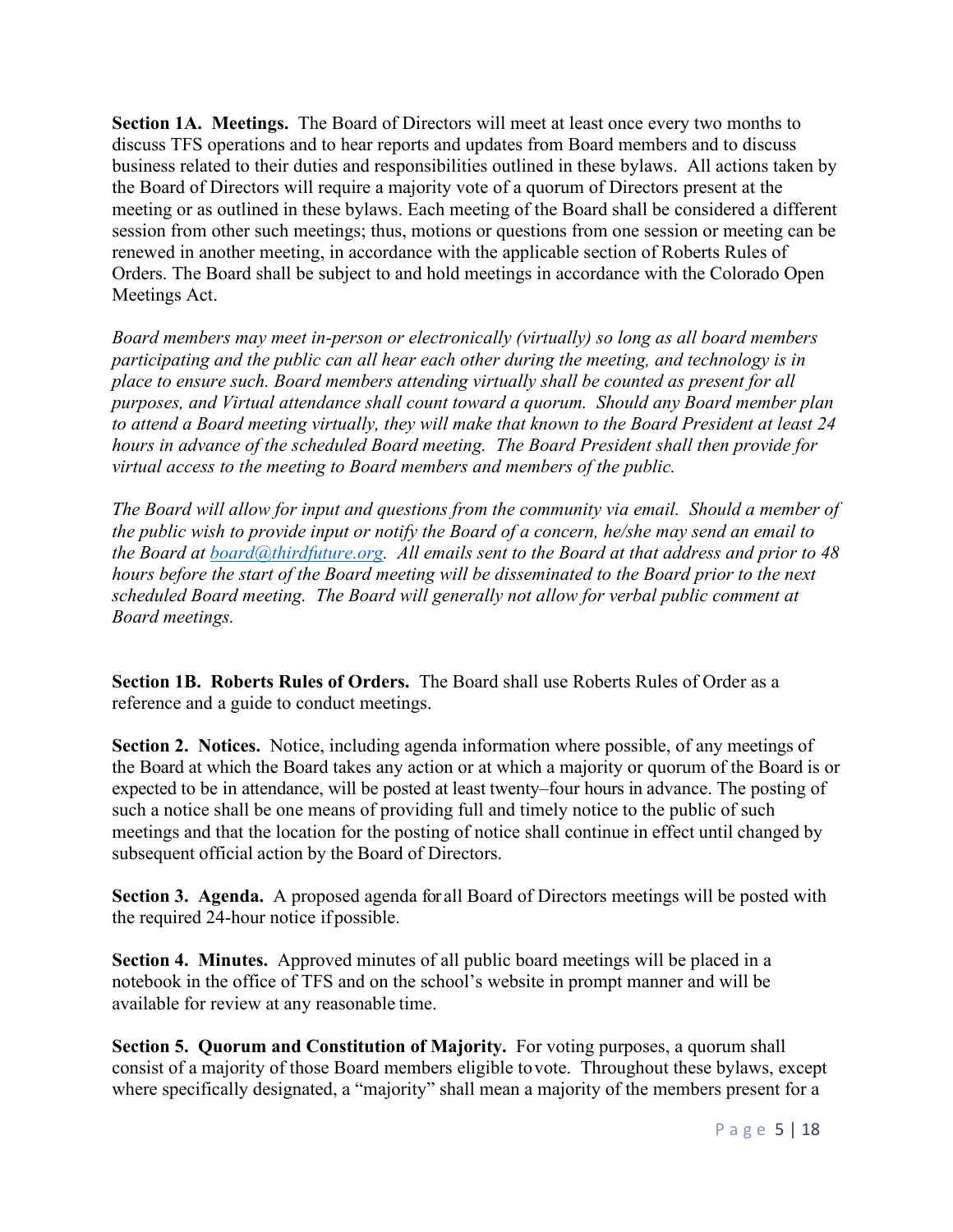vote including the members participating by phone or video conference. No action may be taken nor decision made without a quorum.

**Section 6. Executive Sessions.** All regular and special meetings of the Board of Directors shall be open to the public, except that, upon a vote of two thirds ofthemembers present, an executive session may be held to discuss any matter as permitted under the Colorado Open Meetings Act. The motion requesting the executive session shall state the nature of the matter to be discussed. Only those persons invited by the Board may be present during the executive session. The Board shall not make final policy decision, nor shall any resolution, rule, regulation, or formal action or any action approving a contract or calling for the payment of money be adopted or approved at any session which is closed to the general public. Matters discussed during executive sessions shall remain confidential among those attending. The Secretary of the Board of Directors shall maintain topical minutes of all executive session items that then result in public Board action.

**Section 7. Special Meetings.** Special meetings of the Board may be called by or at the request of the President or by a majority vote of the Board members. Special meetings must meet posting requirements stated in CRS 22-32-108. The Board may fix any place or time as the place for holding any special meetings. Special meetings of the Board shall follow the rules and regulations of a regular public Board meeting.

### **ARTICLE IV Officers of the Board**

**Section 1. Officers.** The Officers of the Board of Directors shall consist of President, Vice-President, Secretary, and Treasurer. Any voting member of the Board shall be eligible to hold Board office.

**Section 2. Election and Term.** The Board shall elect, by a simple majority of eligible voting members, its Officers at the first regular public meeting of the fiscal year of the Board of Directors. They shall serve for a term of one year and until their successors are elected and qualified or until their resignation, removal, death.

**Section 3. Vacancies.** An Officer elected to fill a vacancy shall serve for the unexpired term of his predecessor inoffice.

**Section 4. President.** The President shall preside at all meetings of the Board of Directors. The President shall execute contracts when authorized by the Board, except where required or permitted by law to be otherwise signed and executed and except where the signing and execution thereof shall be expressly delegated by the Board of Directors to some other Officer or agent of Third Future Schools. In general, the President shall perform all duties and may exercise all rights as are incident to the Office of President of the Board of Directors and such other duties as may be prescribed by the Board of Directors or theseBylaws.

**Section 5. Vice President.** The Vice-President shall have all the powers and perform all the duties of the President in the absence of the President. The Vice- President shall perform such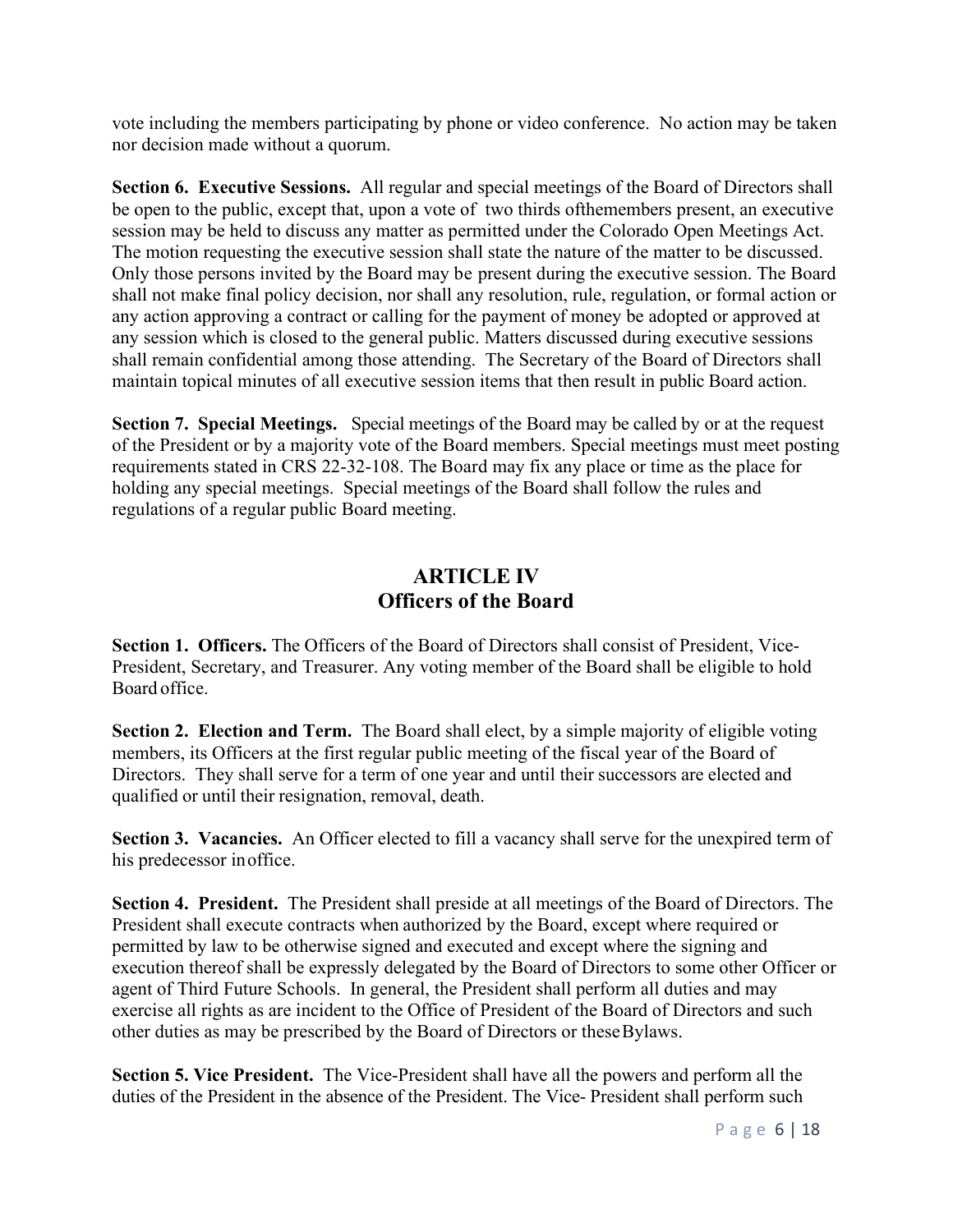other duties as from time-to-time may be assigned to him by the President or by the Board of Directors.

**Section 6. Secretary.** The Secretary shall keep full minutes of all the meetings of the Board of Directors. The Secretary shall attend the meetings of the Board of Directors and shall act as clerk thereof and record all the acts and votes and the minutes of all proceedings in one or more books to be kept for that purpose.

**Section 7. Treasurer.** The Treasurer shall oversee the financial transactions and financial reports prepared for the Board and shall see that proper financial procedures are being followed as established by the Board.

**Section 8. Resignations and Removal.** Any Officer may resign at any time by giving written notice to the President or Secretary of the Board of Directors. Such resignation shall take effect at the time specified therein; and, unless otherwise stated therein, the acceptance of such resignation shall not be necessary to make it effective. Any Officer may be removed as an Officer at any time, with or without cause, by an affirmative vote of a two-thirds majority of the Board members whenever, in their judgment, the best interests of Third Future Schools are served by the removal.

# **ARTICLE V The Council**

**Section 1. Number.** TFS shall have a Council consisting of five (5) voting members.

**Section 2. Term.** Council members shall hold three-year terms. The number of terms is unlimited except that a Council member may only serve two consecutive terms. To the extent practical, a cycle shall be established so that the terms are staggered in such a manner that approximately one-third of the Council members' terms expire each year.

**Section 3. Vacancies and Appointments.** New members will be appointed to vacancies of the Council by nomination and a two-thirds majority vote of the Council. If the Council fails to obtain a two-thirds majority to appoint a new Council member, then the CEO shall appoint a Council member from those candidates nominated by the Council.

**Section 4. Selection of the First Council.** The CEO will nominate and a majority of the Board will confirm the original five members of the Council. Thereafter, the Council may get input from the CEO or the Board when filling vacancies, but is not required to do so.

**Section 5. Ex Officio Members.** The Chief Executive Officer and one member of the Board, selected by a majority vote of the Board, shall be ex-officio, non-voting members of the Council.

**Section 6A. Specific Responsibilities and Duties.** The Council has the following specific roles and responsibilities: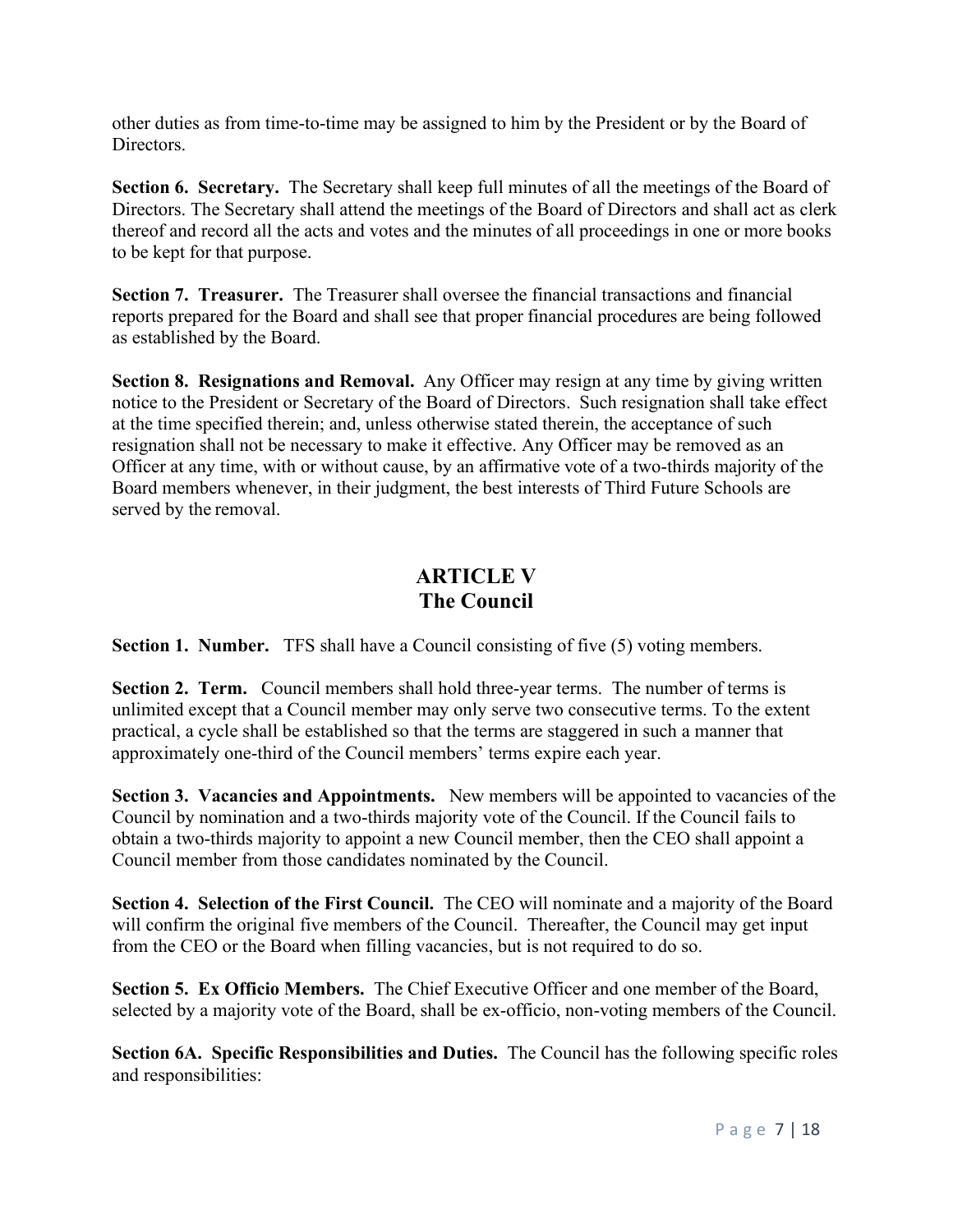- 1) Adjudicate disputes between the CEO and Board with regard to responsibilities and authority, ensuring that the Board does not interfere with the operational decisions and actions of the CEO and her staff, and that both the Board and the CEO are able to fulfill the responsibilities outlined in these bylaws.
- 2) Remove Board members who violate these bylaws or established policies or who otherwise do not act in the interests of the school system.
- 3) Revise and approve the total allocated amount by fund should the Board and CEO fail to agree on a budget by 1 June before the start of the new fiscal year, or, should a revised budget be needed, if the CEO and Board fail to agree on a revised budget by 15 Nov after the start of the fiscal year.
- 4) Revise and approve the academic achievement and performance goals should the Board and CEO fail to agree on them by 1 September after the start of the school year.
- 5) Assess the system's accomplishment of the academic achievement and performance goals and provide input to the Board for the CEO's evaluation.
- 6) Collaborate with the CEO and Board to create a strategic vision.
- 7) Make recommendations to the CEO to ensure that the system continues to improve and innovate. The Council may require the use of up to 5% of the per-pupil operating revenue (PPOR) for system innovation as defined and determined by the members of the Council.

**Section 6B. General Expectations.** Additionally, the Council is expected to:

- 1) Uphold the mission and vision of Third Future Schools and ensure that the vision provides a compass for key decisions of the leadership team.
- 2) Provide counsel and advice to the CEO through the Council President.
- 3) Establish trust among the Council, CEO, and Board.
- 4) Abide by state and federal law.
- 5) Support the organization in obtaining adequate resources.
- 6) Enhance the public image of TFS.
- 7) Regularly evaluate the Council's performance and take steps to improve it.

**Section 6C. Individual Director Responsibilities and Duties.** The individual Council member roles, responsibilities, and expectations are as follows:

- 1) Support the decisions of the Council.
- 2) Follow group norms established by the Council.
- 3) Recognize that authority rests only with the Council as a whole and not in its individual members.
- 4) Bring any personal conflicts of interest to the attention of the Council President as soon as possible. Recuse yourself from deliberations and voting in connection with the conflicts.
- 5) Channel requests for information through the Council President.
- 6) Direct requests by the media to the Council President or CEO.
- 7) Support the mission and vision of TFS.
- 8) Enhance the public image of TFS.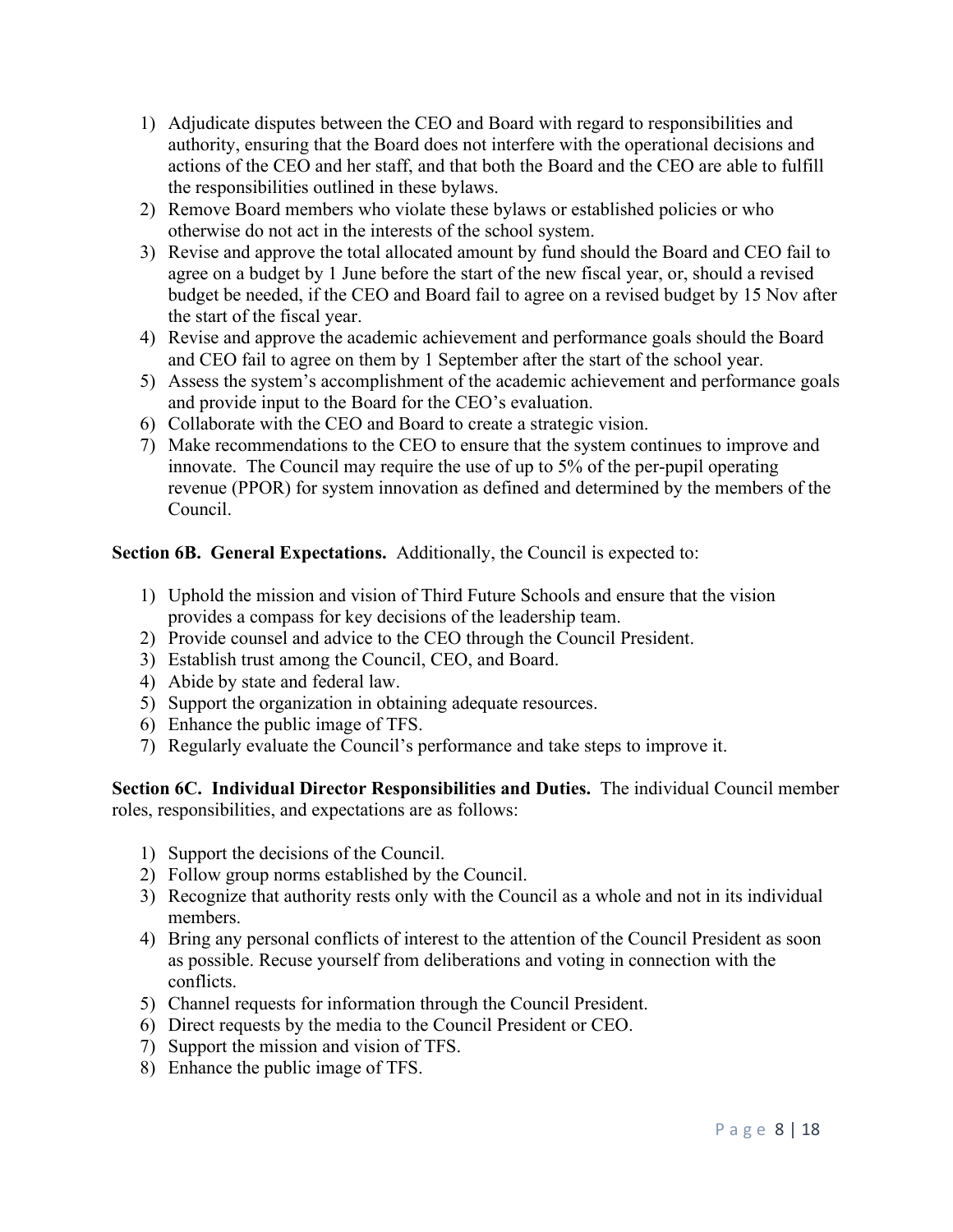- 9) Represent the entire TFS community rather than any one part or a particular interest or constituency.
- 10) Foster openness and trust among the Council, the Board, the administration, the faculty, the students, the parents/guardians, and the public.
- 11) Be fully informed on issues that require a decision by the Council.
- 12) Prepare for all meetings by reading the materials provided in advance.
- 13) Attend meetings of the Council and be prepared to discuss the items on the agenda.
- 14) Read and respond as necessary to internal correspondence and communications and be available by phone, text, or email and respond in a timely manner.
- 15) Understand that the Council's role is oversight and not involvement in administration of the management process.
- 16) Communicate promptly any significant concern or complaint to the CEO and then let the CEO deal with the issue. The CEO or his designee is to provide resolution feedback to the Council member as appropriate.

**Section 7. Restrictions and Checks and Balances.** To ensure the Council does not expand its responsibilities and authority, the following restrictions and parameters shall be adhered to:

- 1) **Policies and Regulations.** The current TFS Board will adopt the monitoring expectations and the policies required by State or Federal law at the time of the adoption of these bylaws. Any additional policies or changes to policies or monitoring expectations must be approved by a majority of the Board, the CEO, and a majority of the members of the Council. However, the Council may not initiate any change to policy or monitoring expectations. The CEO is charged with making regulations to carry out policies and also to make regulations that help with the operation of the school system. Only the CEO may make regulations. Regulations are not subject to review by the Council or the Board. Regulations are not subject to review by the Board. If the Board believes a regulation is inconsistent with policy or other applicable requirements, the Board may request a review of the regulation by the Council. The Council may review a regulation at the request of the Board and, if it determines it is warranted by a majority vote, require the CEO to re-write a regulation consistent with instructions from the Council.
- 2) **Hiring the CEO.** The Council shall have no role nor exert any influence over the hiring of the CEO or the renewal of her contract, except as expressly provided in these bylaws.
- 3) **Requests for information.** The Council as a whole may request information from the CEO in order to fulfill its oversight responsibilities and other duties. Specifically, the Council may request information:
	- a) Needed to approve the budget, but only in the case when the Board and CEO cannot agree on the budget (as outlined in these bylaws).
	- b) Needed to approve the academic achievement and performance goals, but only in the case when the Board and CEO cannot agree on the achievement and performance goals (as outlined in these bylaws).
	- c) Needed to assess accomplishment of the academic achievement and performance goals.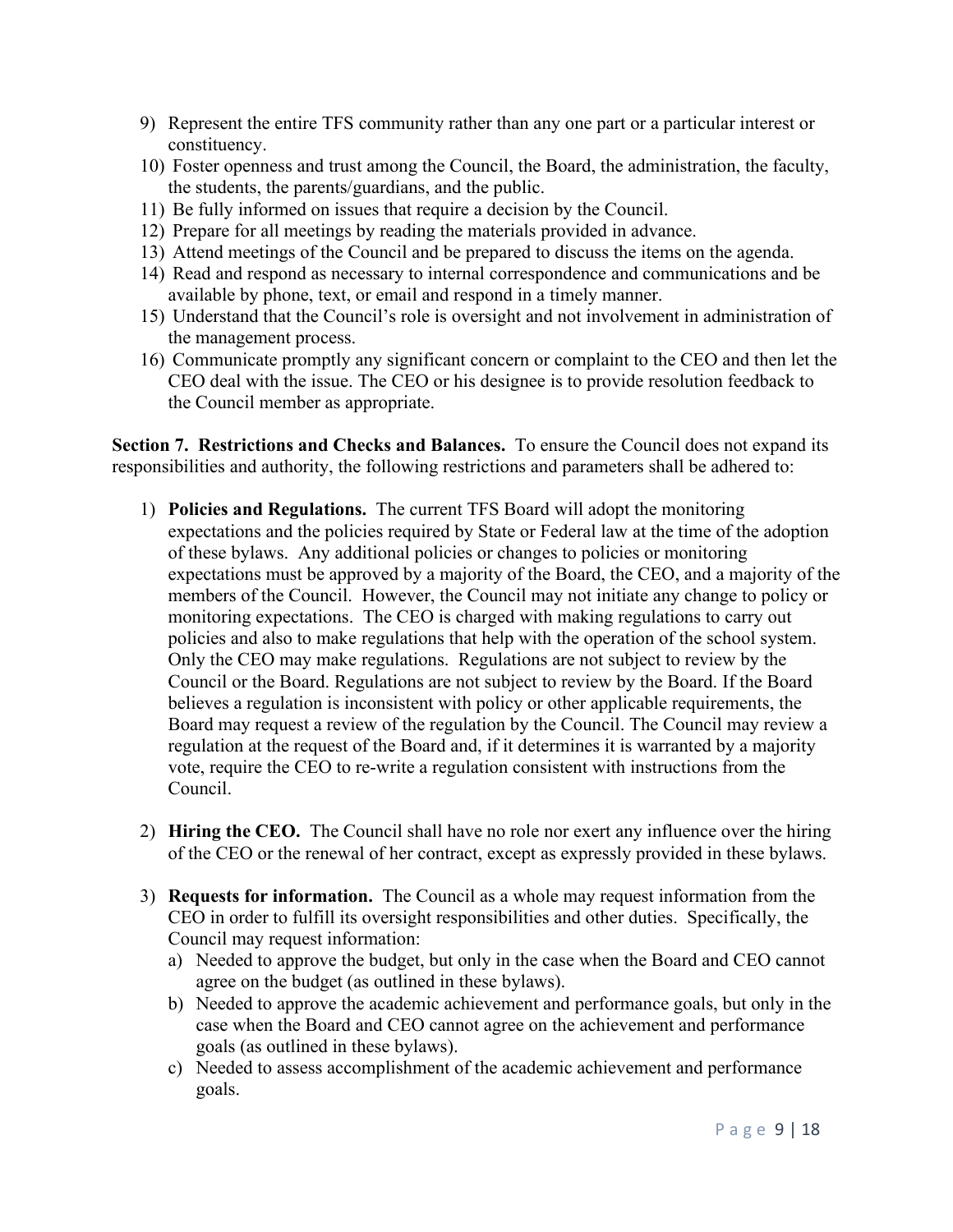- d) Related to the possible removal of a Board member.
- e) Needed to help develop the strategic plan.
- f) When the CEO believes the Board is interfering or involving itself with operational decisions or actions, and the Council needs to adjudicate the dispute.
- 4) **Interactions with staff.** The Council shall make no requests nor require any action of any staff member other than the CEO. Should the school system grow considerably, the Council may choose to require the CEO to provide the Council with a secretary or office manager whose duties will be determined by the CEO at the time such secretary or office manager is hired.
- 5) **Audits and investigations.** The Council may not initiate an investigation of the school system or any person in the school system, and may only act upon a request from the Board. Should the Council determine a request should be acted upon, the Council will employ the appropriate person or agency and oversee the investigation.

**Section 8A. Resignations.** Any Council member may resign at any time by giving written notice to the President or Secretary of the Council. Such resignation shall take effect at the time specified therein; and, unless otherwise stated therein, the acceptance of such resignation shall not be necessary to make it effective.

**Section 8B. Removal.** Any member of the Council may be removed at any time with or without cause, by an affirmative vote of four members of the Council and when, in the Council's judgment, the best interests of TFS are served by the removal.

# **ARTICLE VI Meetings of the Council**

**Section 1A. Meetings.** The Council will meet at least once every six months to hear reports and updates from the CEO and to discuss business related to their duties and responsibilities outlined in these bylaws. All actions taken by the Council will require a majority vote of a quorum of Council members present at the meeting or as outlined in these bylaws. The Council shall be subject to and hold meetings in accordance with the Colorado Open Meetings Act.

*Council members may meet in-person or electronically (virtually) so long as all board members participating and the public can all hear each other during the meeting, and technology is in place to ensure such. Board members attending virtually shall be counted as present for all purposes, and Virtual attendance shall count toward a quorum. Should any Council member plan to attend a Council meeting virtually, they will make that known to the Council President at*  least 24 hours in advance of the scheduled Council meeting. The Council President shall then *provide for virtual access to the meeting to Council members and members of the public.*

*The Council is not obligated to take input or questions from the community.*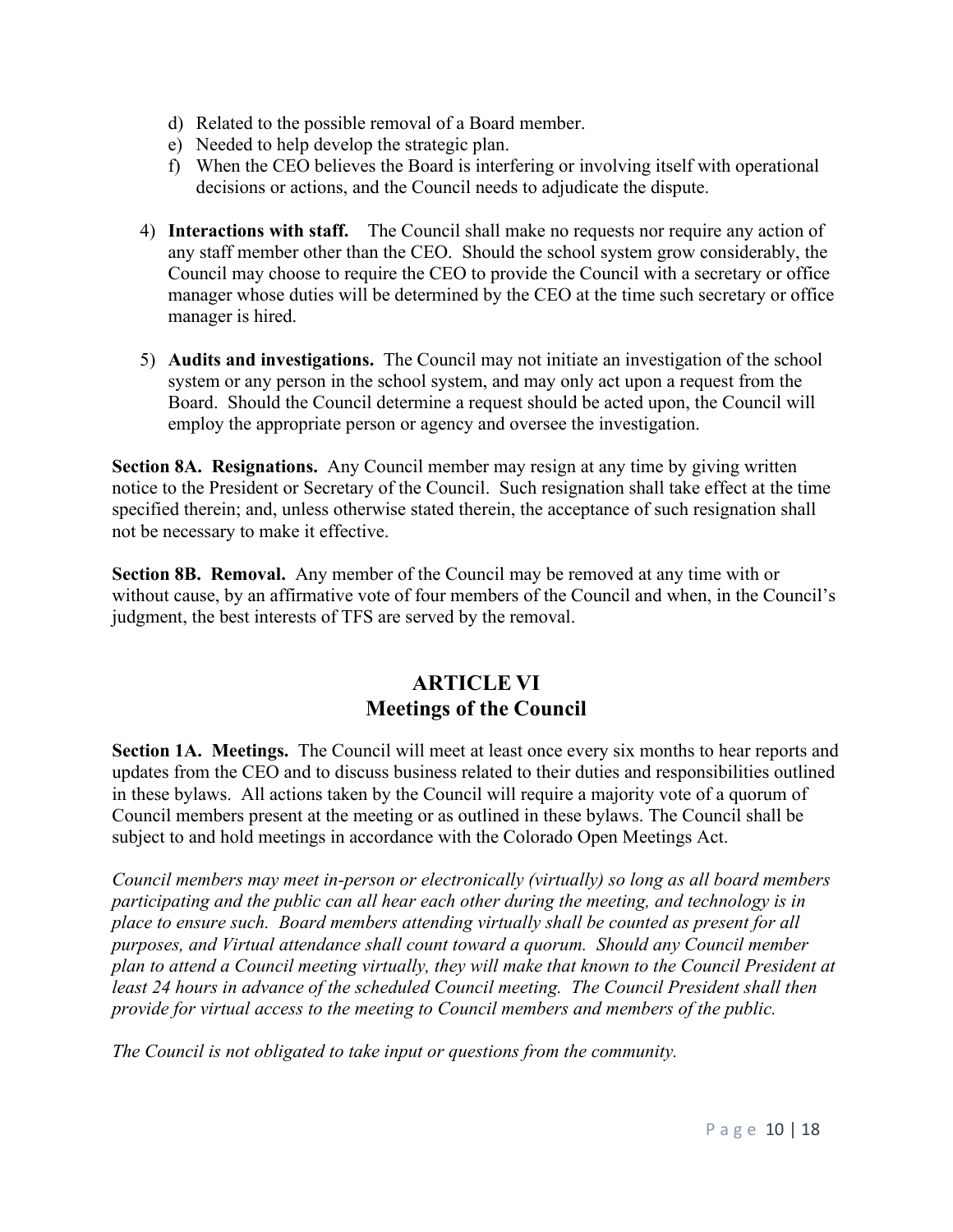**Section 1B. Roberts Rules of Orders.** The Council shall use Roberts Rules of Orders as a reference and a guide to conduct meetings.

**Section 2. Notices.** Notice, including agenda information where possible, of any meetings of the Council at which the Council takes any action or at which a majority or quorum of the Council is or expected to be in attendance, will be posted at least twenty–four hours in advance. The posting of such a notice shall be one means of providing full and timely notice to the public of such meetings and that the location for the posting of notice shall continue in effect until changed by subsequent official action by the Council.

**Section 3. Agenda.** A proposed agenda for all Council of Directors meetings will be posted with the required 24-hour notice if possible.

**Section 4. Minutes.** Approved minutes of all public Council meetings will be placed in a notebook in the office of TFS and on the school's website in prompt manner and will be available for review at any reasonable time.

**Section 5. Quorum and Constitution of Majority.** For voting purposes, a quorum shall consist of a majority of those Council Members eligible tovote. Throughout these bylaws, except where specifically designated, a "majority" shall mean a majority of the members present for a vote including the members participating by phone or video conference. No action may be taken nor decision made without a quorum.

**Section 6. Executive Sessions.** All regular and special meetings of the Council shall be open to the public, except that, upon a vote of two-thirds of the members present, an executive session may be held to discuss any matter as permitted under the Colorado Open Meetings Act The motion requesting the executive session shall state the nature of the matter to be discussed. Only those persons invited by the Council may be present during the executive session. The Council shall not make final decisions nor take formal action related to the budget at any session which is closed to the general public. Matters discussed during executive sessions shall remain confidential among those attending. The Secretary of the Council shall maintain topical minutes of all executive session items that then result in public Council action.

**Section 7. Special Meetings.** Special meetings of the Council may be called by or at the request of the President or by a majority vote of the Council members. Special meetings must meet posting requirements stated in CRS 22-32-108. The Council may fix any place or time as the place for holding any special meetings. Special meetings of the Council shall follow the rules and regulations of a regular public Council meeting.

## **ARTICLE VII Officers of the Council**

**Section 1. Officers.** The Officers of the Council shall consist of President, Vice-President, and Secretary. Any voting member of the Council shall be eligible to hold Council office.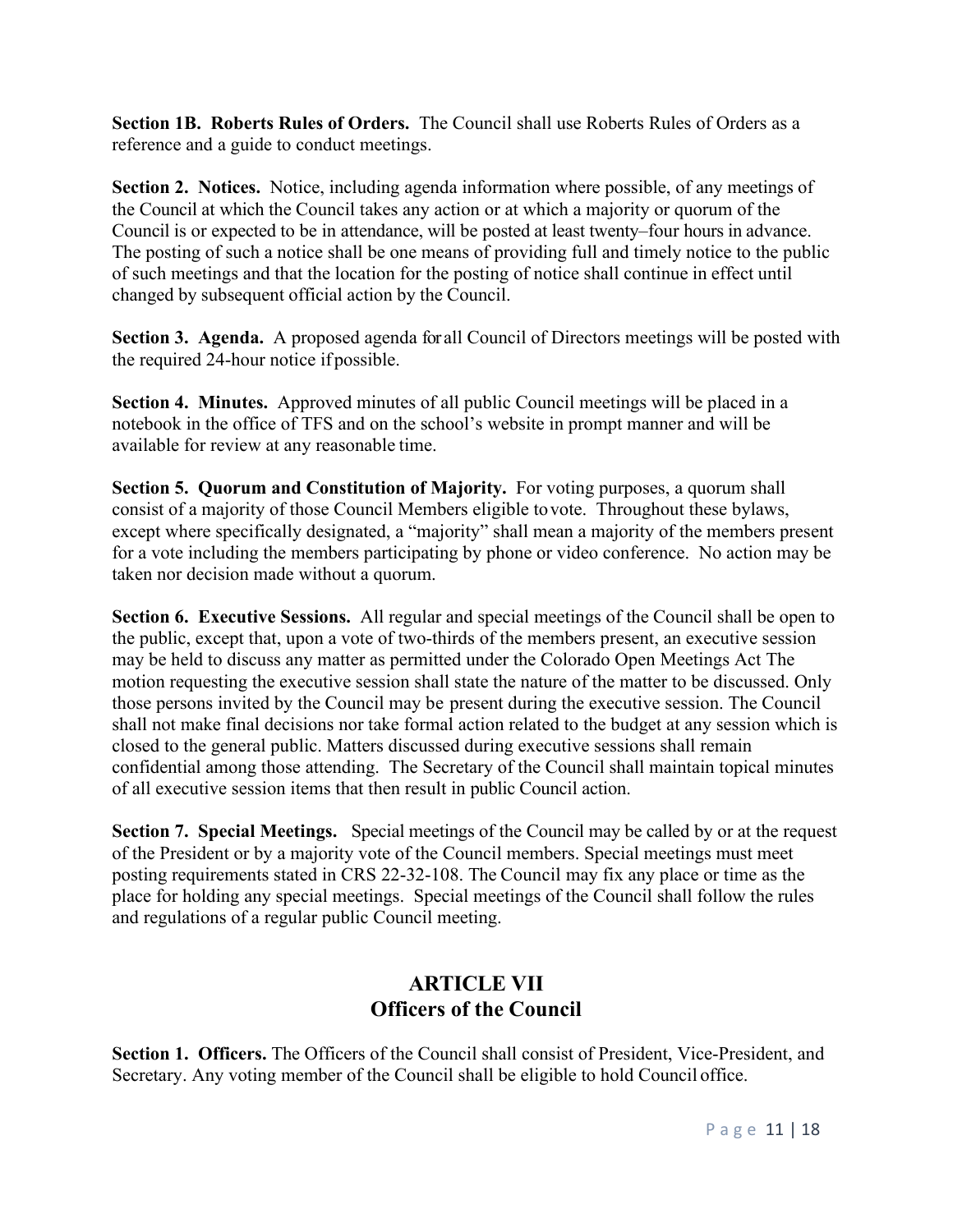**Section 2. Election and Term.** The Council shall elect, by a simple majority of eligible voting members, its Officers at the first regular public meeting of the fiscal year of the Council. They shall serve for a term of one year and until their successors are elected and qualified or until their resignation, removal, death.

**Section 3. Vacancies.** An Officer elected to fill a vacancy shall serve for the unexpired term of his predecessor inoffice.

**Section 4. President.** The President shall preside at all meetings of the Council. In general, the President shall perform all duties and may exercise all rights as are incident to the Office of President of the Council and such other duties as may be prescribed by the Council or these Bylaws.

**Section 5. Vice President.** The Vice-President shall have all the powers and perform all the duties of the President in the absence of the President. The Vice- President shall perform such other duties as from time-to-time may be assigned to him by the President or by the Council.

**Section 6. Secretary.** The Secretary shall keep full minutes of all the meetings of the Council. The Secretary shall attend the meetings of the Council and shall act as clerk thereof and record all the acts and votes and the minutes of all proceedings in one or more books to be kept for that purpose.

**Section 7. Resignations and Removal.** Any Officer may resign at any time by giving written notice to the President or Secretary of the Council. Such resignation shall take effect at the time specified therein; and, unless otherwise stated therein, the acceptance of such resignation shall not be necessary to make it effective. Any Officer may be removed as an Officer at any time, with or without cause, by an affirmative vote of four members of the Council and approved by the CEO whenever, in their judgment, the best interests of TFS are served by the removal.

### **ARTICLE VIII Chief Executive Officer**

**Section 1. General.** The Chief Executive Officer (CEO) shall serve as chief administrator for the day-to-day operations of the school system and, in collaboration with the Board and Council, serve as the keeper of the vision and mission of the school. The CEO shall account to and serve at the direction of the Board.

**Section 2. Responsibilities and Duties**. The CEO responsibilities and expectations are as follows:

- 1) Assume administrative responsibility and leadership for the planning, operation, supervision, and evaluation of the instructional programs
- 2) Keep staff focused on outcomes and student performance and academic achievement
- 3) Establish a high-performance culture and effective school system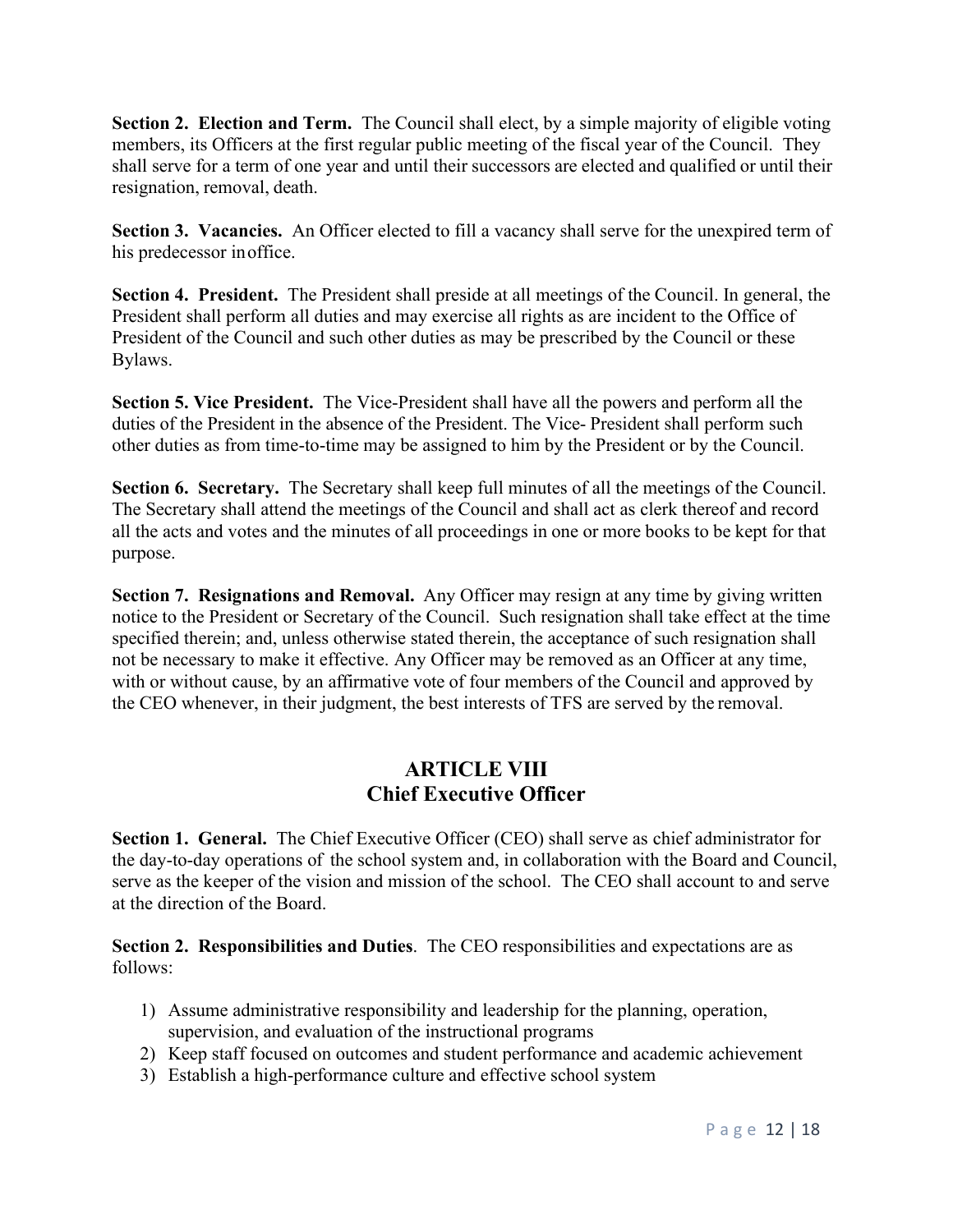- 4) Hire a high-quality staff and expand staff capacity in the delivery of high-quality instruction in a personalized learning environment
- 5) Expand leadership density
- 6) Ensure compliance with applicable laws, the charter contract, Board policies and to meet monitoring expectations
- 7) Keep the Board and Council informed; communicate and collaborate with the Board and Council
- 8) Establish priorities and follow through on priorities that are aligned with TFS's vision and mission
- 9) Guide staff in the accomplishment of the system's goals and objectives as outlined in the Action Plan
- 10) Ensure adequate funding for the school system and ensure the school system is properly resourced
- 11) Coach and evaluate principals
- 12) Create and manage the budget, ensuring the financial health of the school system
- 13) Work with the principals to assign staff
- 14) Work with the principals to terminate or suspend an employee's employment when necessary
- 15) Prepare recommendations for policies to be adopted by the Board and Council, develop regulations to implement adopted policies, and oversee the implementation of adopted policies
- 16) Oversee the submission of reports as required by state or federal law, rule, or regulations
- 17) Build relationships with community members and organizations to support student learning and to advocate for the staff
- 18) Create and maintain a positive image of the school

### **ARTICLE IX School System Accountability Committee**

**Section 1. School System Accountability Committee (SAC).** A Board committee will be responsible for the organization and coordination of the School System Accountability Committee. The purpose of the Accountability Committee is to meet state reporting requirements for accountability. The Committee shall be appointed and have the responsibilities designated for School Accountability Committees in C.R.S. 22-7-401.

**Section 2. Other Parent Groups.** The CEO may convene other parent groups for input or advice or other reasons in support of the school or the school system and it mission.

# **ARTICLE X Contracts and Grants**

**Section 1. Contracts.** All contracts and procurement matters will be governed by Board Policy DJ – Procurement (dated 16 December 2019). If there is ever a dispute between the CEO and

Page 13 | 18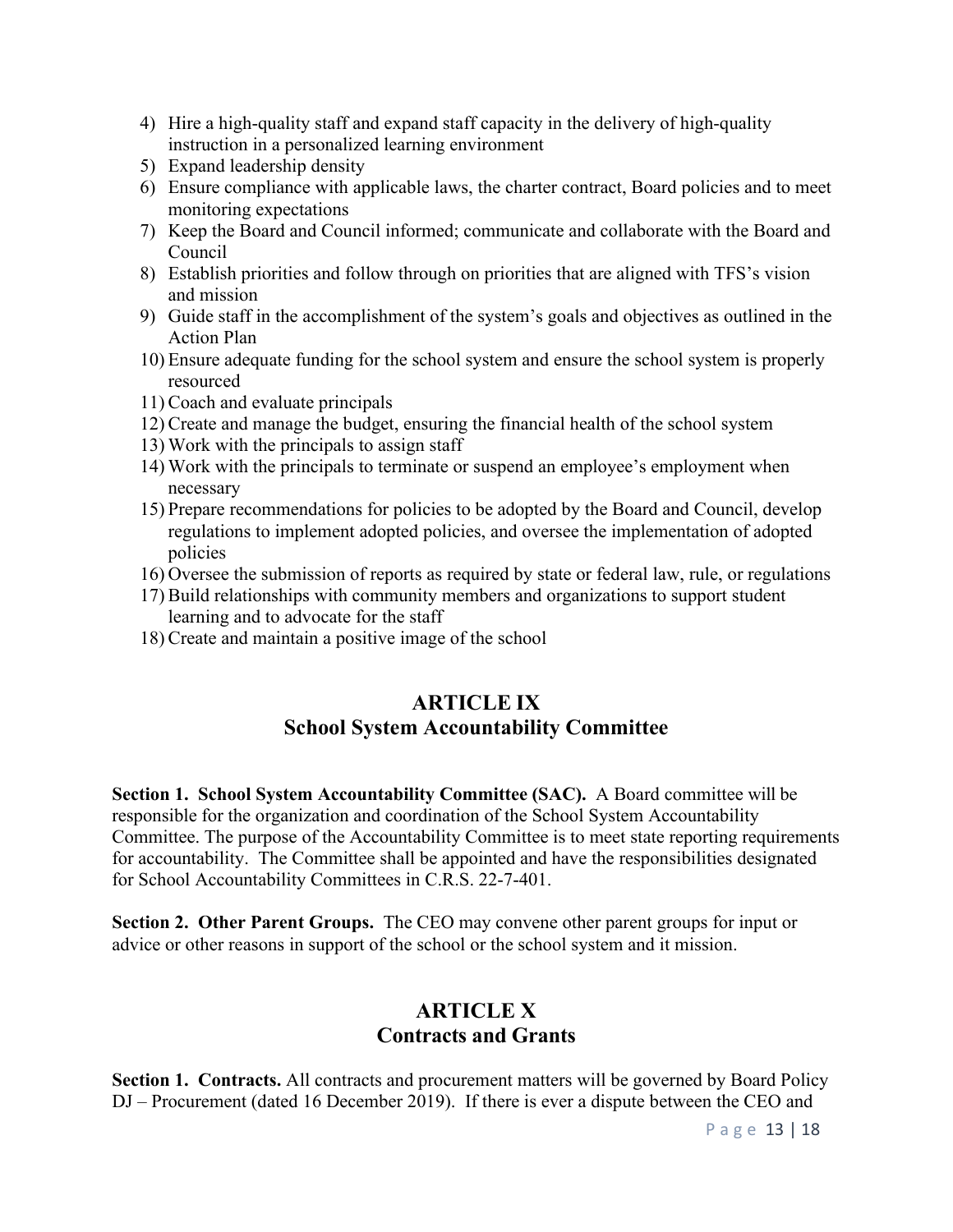the Board with regards to entering into any contract, at the request of the CEO or the Board, the Council will intervene and the decision of the Council shall be final.

**Section 2. Grants.** The Board or CEO may accept on behalf of Third Future Schools any contribution gift, grant, bequest or device for the general purposes or for any special purpose of Third Future Schools.

**Section 3. Loans.** No loans shall be contracted on behalf of the Corporation and no evidences of indebtedness shall be issued in its name unless authorized by a resolution of the Board of Directors. Such authority may be general or confined to specific instances. No loan or advance to, or overdraft of funds by an officer or member of the Board of Directors otherwise than in the ordinary and usual course of the business of the corporation, and on the ordinary and usual course of the business or security, shall be made or permitted. No loans shall be made by the corporation to any of its Directors, Council members, or officers. Any Director or officer who assents to or participates in the making of any such loan shall be liable to the corporation for the amount of such loan until the repayment thereof.

### **ARTICLE XI Books and Records**

Third Future Schools shall keep current records and shall also keep minutes of the proceedings of its Board of Directors and the Council and shall keep at its registered or CEO office a record giving the names of the Board of Directors and Council, operating committees, and minutes. All approved records of Third Future Schools are considered public documents and may be inspected at any reasonable time. However, student records, personnel records and any other record protected under privacy laws are excluded.

#### **ARTICLE XII Indemnification**

No Director of the Board or member of the Council shall be personally liable for any obligations of the Corporation (Third Future Schools) or for any duties or obligations arising out of any acts or conduct of said Director or member performed for or on behalf of Third Future Schools. Third Future Schools shall and does hereby indemnify and hold harmless each person and their heirs and personal representatives who shall serve at any time hereafter as Director or member of the Board or Council of Third Future Schools, from and against any and all claims, judgments and liabilities to which such persons shall become subject by reason of either heretofore or hereafter serving as Director or member of the Board or Council of the Corporation, or by reason of any action alleged to have been heretofore or hereafter taken or refrained from by any such Board Director or Council member, and shall reimburse each such Director or member of the Board or Council for legal and other expenses reasonably incurred in connection with the defense of any such claim or liability; including the power to defend such person from all suits or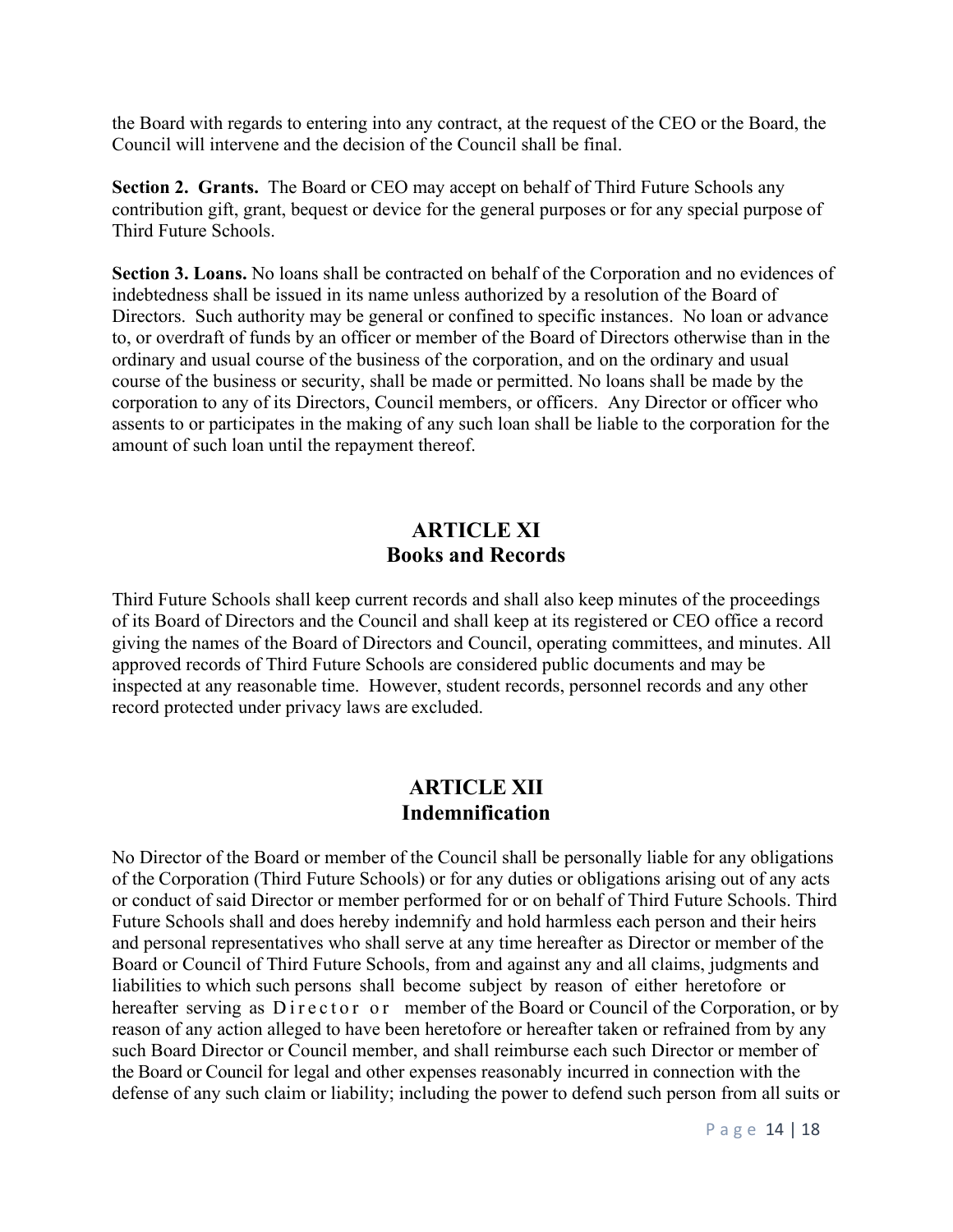claims as provided for under the provisions of the Colorado Nonprofit Corporation Act or the corporation code of any state in which Third Future Schools transacts business; provided, however, that no such person shall be indemnified against, or be reimbursed for, any expense incurred in connection with any claim or liability arising out of such person's own negligence or willful misconduct. The rights accruing to any person under the foregoing provisions of this section shall not exclude any other right to which such person may lawfully be entitled, nor shall anything herein contained restrict the right of Third Future Schools to indemnify or reimburse such person in any proper case, even though not specifically herein provided for. Third Future Schools, its Board Directors, Council members, employees and agents shall be fully protected in taking any action or making any payment or in refusing to do so in reliance upon the advice of counsel. The indemnification herein provided shall not be deemed exclusive of any other right to which those seeking indemnification may be entitled under any bylaw, agreement, vote of Board or Council members or otherwise, both as to action in an official capacity and as to such person who has ceased to be a Director or member of the Board or Council, employee, or agent, and shall inure to the benefit of the heirs and personal representatives of such person.

#### **ARTICLE XIII Insurance**

By action of the Board of Directors, notwithstanding any interest of the Directors in this action, Third Future Schools may purchase and maintain insurance, as the Board of Directors deems appropriate, on behalf of any person who is or was a Board Director, Council member, Officer, employee, fiduciary, or agent of Third Future Schools, or who, while a Board member, Council member, Officer, employee, fiduciary or agent of Third Future Schools, is or was serving at the request of Third Future Schools as a Board member, Council member, Officer, partner, trustee, employee, fiduciary or agent of any other foreign or domestic corporation or of any partnership, joint venture, trust, other enterprise, or employee benefit plan, against any liability asserted against, or incurred by, that person in any such capacity or arising out of their status, whether or not Third Future Schools would have the power to indemnify that person against such liability under the provisions of Article XII of these bylaws or applicable law.

### **ARTICLE XIV Miscellaneous**

Conveyances and Encumbrances. Property of the corporation may be assigned, conveyed or encumbered by such officers of the corporation as may be authorized to do so by the Board of Directors, and such authorized persons shall have power to execute and deliver any and all instruments of assignment, conveyance and encumbrance; however, the sale, exchange, lease or other disposition of all or substantially all of the property and assets of the corporation shall be authorized only in the manner prescribed by applicable statute.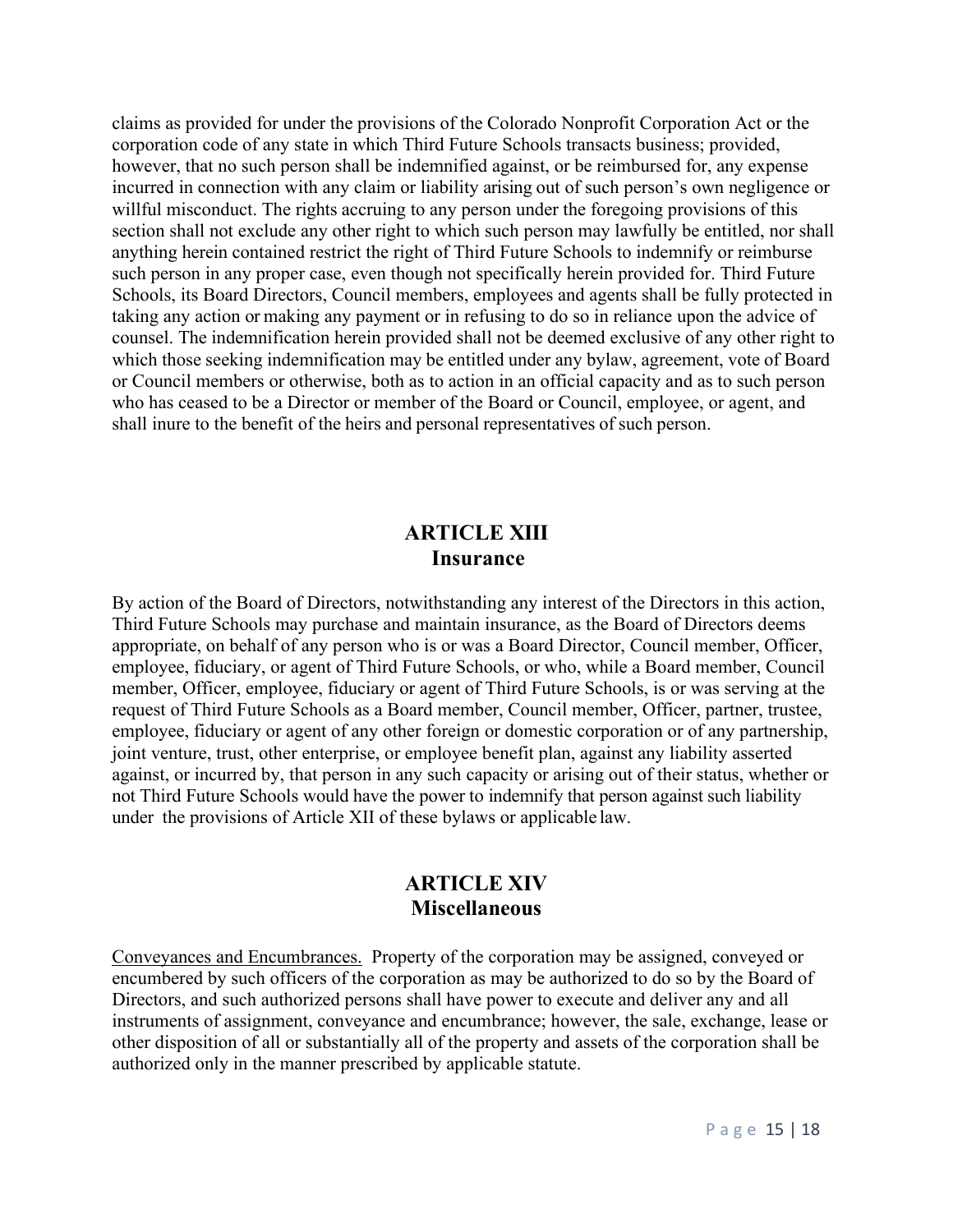Designated Contributions. The corporation may accept any contribution, gift, grant, bequest or devise that is designated, restricted or conditioned by the donor, provided that the designation, restriction or condition is consistent with the corporation's general tax-exempt purposes. Donordesignated contributions will be accepted for special funds, purposes or uses, and such designations generally will be honored. However, the corporation shall reserve all right, title and interest in and to and control over such contributions, and shall have authority to determine the ultimate expenditure or distribution thereof in connection with any such special fund, purpose or use. Further, the corporation shall acquire and retain sufficient control over all donated funds (including designated contributions) to assure that such funds will be used exclusively to carry out the corporation's tax-exempt purposes.

References to Internal Revenue Code. All references in these bylaws to provisions of the Internal Revenue Code are to the provisions of the Internal Revenue Code of 1986, as amended, and to the corresponding provisions of any subsequent federal tax laws.

Principles of Construction. Words in any gender shall be deemed to include the other gender; the singular shall be deemed to include the plural and vice versa; the words "pay" and "distribute" shall also mean assign, convey and deliver; and the table of contents, headings and underlined paragraph titles are for guidance only and shall have no significance in the interpretation of these bylaws.

Severability. The invalidity of any provision of these bylaws shall not affect the other provisions hereof, and in such event these bylaws shall be construed in all respects as if such invalid provision were omitted.

### **ARTICLE XV Conflicts of Interest**

Definition. A conflict of interest arises when any "responsible person" or any "party related to a responsible person" has an "interest adverse to the corporation." A "responsible person" is any individual in a position to exercise substantial influence over the affairs of the corporation, and specifically includes, without limitation, Directors, Council members and officers of the corporation. A "party related to a responsible person" includes his or her family (including spouses, parents, children, grandchildren, or siblings, or the spouse of any of the foregoing), an estate or trust in which the responsible person or any member of his or her family has a beneficial interest or a fiduciary responsibility, or an entity in which the responsible person or any member of his or her family is a director, trustee or officer or has a financial interest. "An interest adverse to the corporation" includes any interest in any contract, transaction or other financial relationship with the corporation, and any interest in an entity whose best interests may be impaired by the best interests of the corporation including, without limitation, an entity providing any goods or services to or receiving any goods or services from the corporation, an entity in which the corporation has any business or financial interest, and an entity providing goods or services or performing activities similar to the goods or services or activities of the corporation.

Disclosure and Recusal. If a responsible person is aware that the corporation is about to enter into any transaction or make any decision involving a conflict of interest, (a "conflicting interest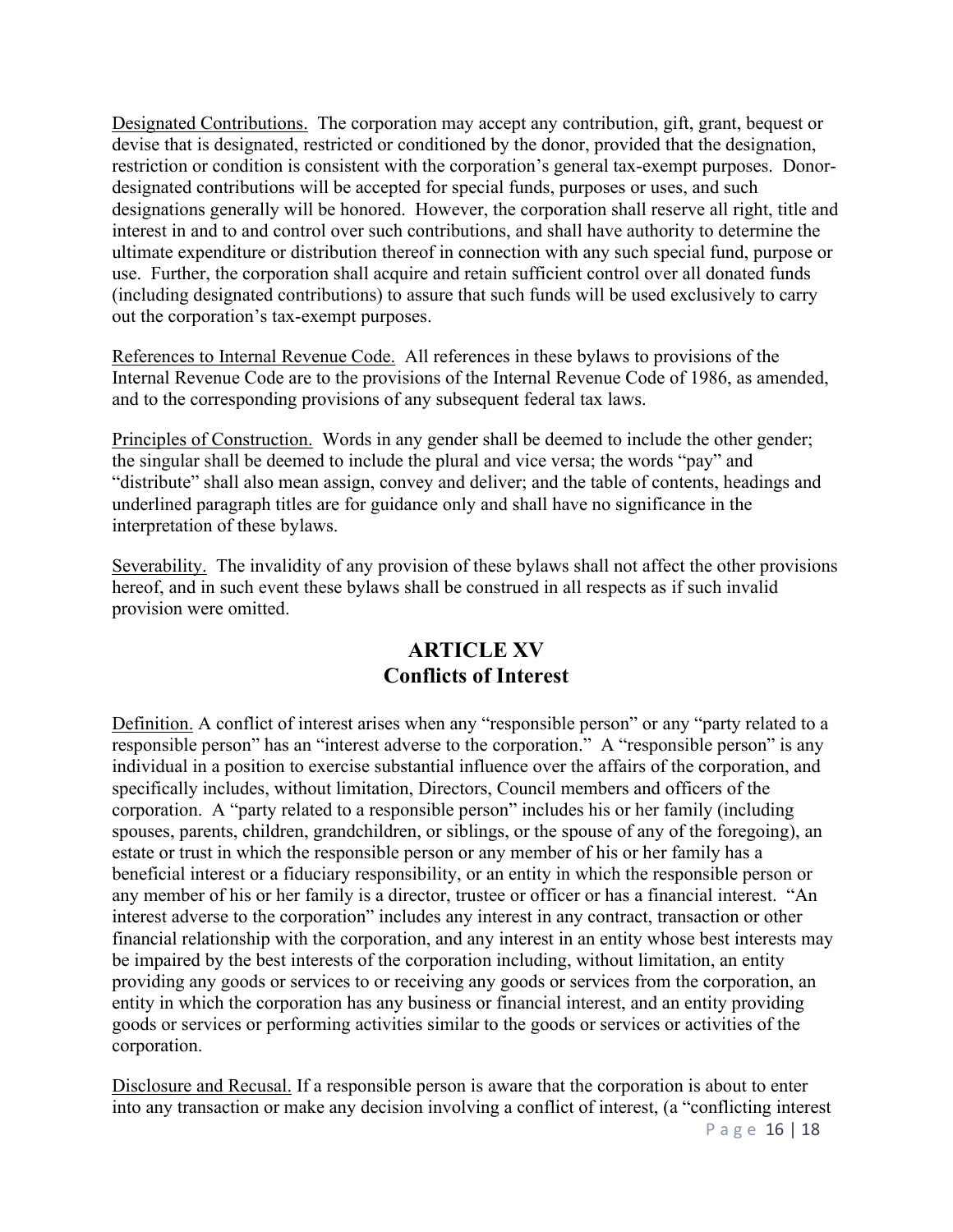transaction"), such person shall: (i) immediately inform those charged with approving the conflicting interest transaction on behalf of the corporation of the interest or position of such person or any party related to such person; (ii) aid the persons charged with making the decision by disclosing any material facts within the responsible person's knowledge that bear on the advisability of the corporation entering into the conflicting interest transaction; and (iii) shall recuse from any deliberations on the vote to approve or not the conflicting interest transaction, and the responsible party shall not be entitled to vote on the decision to enter into such transaction or not.

Approving a Conflict of Interest. The corporation may enter into a conflicting interest transaction provided either: (i) The material facts as to the responsible person's relationship or interest and as to the conflicting interest transaction are disclosed or are known to the Board of Directors or to a committee of the Board of Directors that authorizes, approves or ratifies the conflicting interest transaction, and the Board or committee in good faith authorizes, approves or ratifies the conflicting interest transaction by the affirmative vote of a majority of the disinterested Directors on the Board or committee, even though the disinterested Directors are less than a quorum; or (ii) The conflicting interest transaction is fair as to the corporation.